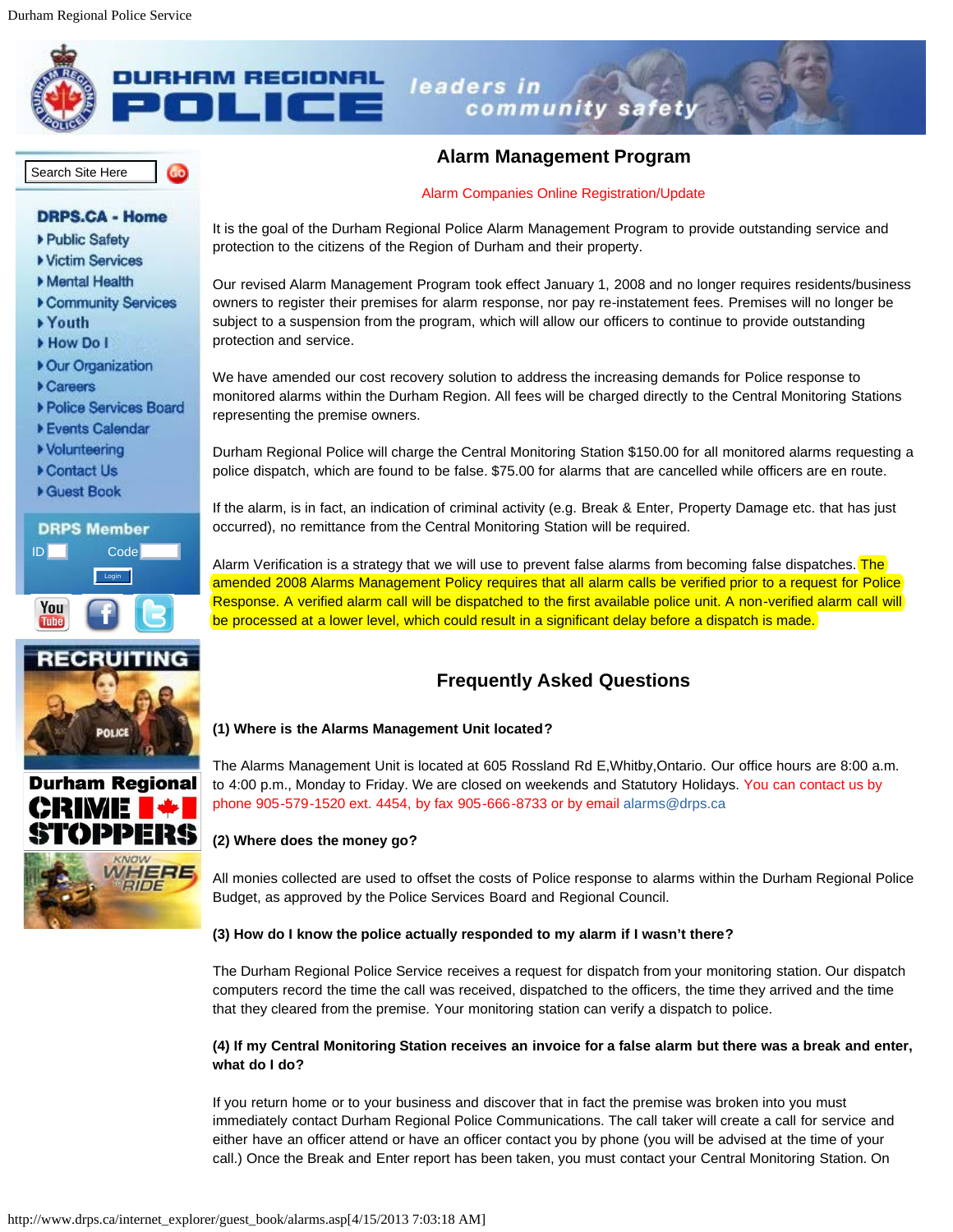your behalf, they will submit a Disposition Appeal Request to the Alarm Management Unit.

#### **(5) What is alarm verification?**

Your Central Monitoring Station will be required to attempt to verify your alarm prior to requesting a police dispatch. We have offered them several options;

- The Central Monitoring Station has established audio communication with the premise and has confirmed the need for emergency assistance; or
- The premise owner or a party present at the premise has activated the key pad panic authorization; or
- The Central Monitoring Station has established video contact with the premise and has observed a security breach at the premise; or
- The Central Monitoring Station has established contact with the premise owner and has confirmed unauthorized activation of the premise alarm; or has made at least two (2) attempts, using two (2) separate telephone numbers to contact the premise owner or authorized key holder; or
- The Central Monitoring Station has confirmed the presence of cross zone activation at the premise; or
- The Central Monitoring Station has confirmed that there is eye witness verification in support of the alarm.

Central Monitoring Stations must sign and adhere to the policies and provisions set out in a service agreement.

#### **(6) Who would the Police Service recommend for an alarm company?**

Durham Regional Police will not recommend any specific Alarm Company. We will advise however to obtain three quotes from three different types of services, such as a small, medium and larger size company. This can usually be determined by the size of their yellow page ad. Once you have met with each of the three you will have a better understanding of what each has to offer and something to compare one to another.

We do require all Central Monitoring Stations to have on file, a Service Agreement with our Police Service. Requirements for the Service Agreement include membership in CANASA (Canadian Security Association) and Certification with the ULC (Underwriters' Laboratories of Canada). Both have useful web sites that may include information helpful to you in choosing your monitoring system.

[www.canasa.org](http://www.canasa.org/) [www.ulc.ca](http://www.ulc.ca/)

#### **(7) What if I don't have a Central Monitoring Station?**

Requests for police dispatch in response to alarm activations that come directly from the premise owner, or an agent acting on behalf of the owner, will be invoiced to the premise owner at the same cost recovery rate. Failure to remit payment will result in a collections initiative.

#### **(8) How will I know if my Central Monitoring Station has a signed Service Agreement on file with Durham Regional Police?**

Click [here](javascript:void(window.open() to view a list of the Central Monitoring Stations that have a valid Service Agreement On file with our Service. Monitoring Stations that are not on this list will not be recognized as an authorized agent of the premise owner or occupant, and Durham Regional Police will not dispatch a call for service.

An alarm system can be a valuable tool in deterring crime and providing peace of mind. However, as the owner of a security system you have a responsibility to use the system properly. A false alarm wastes valuable time and money, both yours and your local police department's.

#### **We strongly recommend that the alarm holder be encouraged to use 9-1-1 during an emergent event.**

## **Prevention Checklist**

False alarms are costly and dangerous because they divert police officers from calls that may be true emergencies.

Resolving False Alarms is everyone's responsibility. There are some simple measures that can be taken to